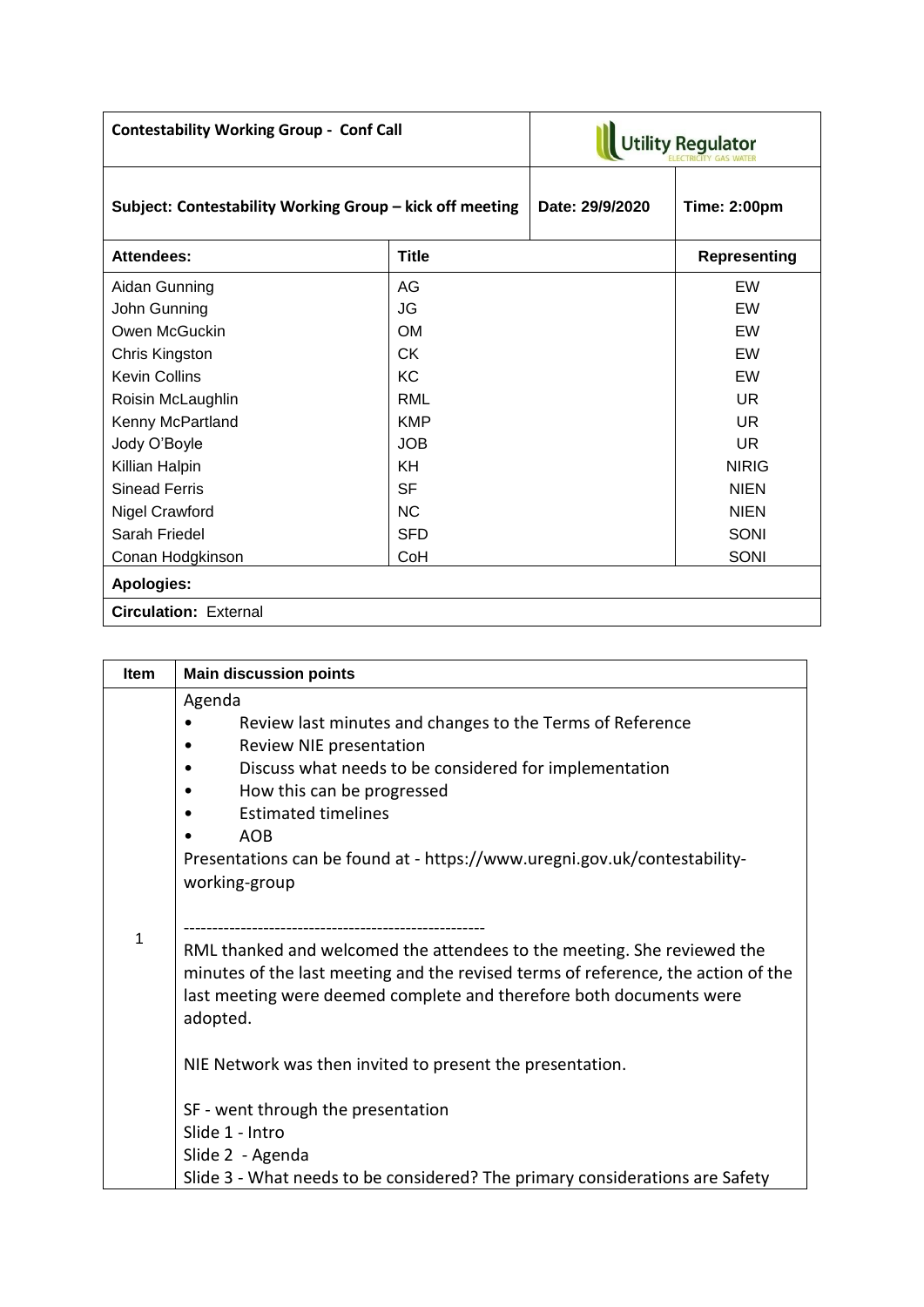| Item | <b>Main discussion points</b>                                                    |  |
|------|----------------------------------------------------------------------------------|--|
|      | and Transparency, existing assets are non-contestable, new connections are       |  |
|      | contestable                                                                      |  |
|      | The CWG need to consider                                                         |  |
|      | likely safety implications                                                       |  |
|      | risks and liabilities                                                            |  |
|      | how any risks will be mitigated                                                  |  |
|      | how proposed changes are open and transparent beyond CWG                         |  |
|      | how changes can be accommodated without creating barriers to market              |  |
|      | entry                                                                            |  |
|      | these are the first primary considerations                                       |  |
|      | Slide 4 - In addition we will need to consider the following deliverables;       |  |
|      | requirement to change NIE safety rules to accommodate any changes                |  |
|      | Need to look at additional technical jointing instructions to cover LV live      |  |
|      | jointing and jointing instructions                                               |  |
|      | Modified Interface agreements, need to consider existing and new assets          |  |
|      | may need new Interface agreements                                                |  |
|      | New/modified interface procedural documentation                                  |  |
|      | Changes to existing NERS (Loyds) scope templates for NI to enable LV             |  |
|      | jointing and additional activities                                               |  |
|      | Need to look at any changes to asset handover and adoption                       |  |
|      | arrangements, also any legal agreements                                          |  |
|      | New procedures to enable ICPs to interact with NIE Networks and carry            |  |
|      | out the increased scope of work.   Who is responsible for what and how is info   |  |
|      | transferred.                                                                     |  |
|      | IT Changes - network data, and final connection.                                 |  |
|      | CK – Asked if there are any considerations or any differences between NI and the |  |
|      | GB/NERS model/platform,                                                          |  |
|      | SF - No, however will come on to it later on in the presentation, we pope to     |  |
|      | invite a NERS person onto the group for shared learning. NIE need to look at a   |  |
|      | stepped approach, eg open up LV final connection and then LV operational         |  |
|      | activities, need greater access to control systems in LV network and NI safety   |  |
|      | operations process.                                                              |  |
|      | Slide $6$ – How can this be progressed?                                          |  |
|      | 1. Membership of CWG                                                             |  |
|      | Need good representation on CWG from a broad range of key                        |  |
|      | stakeholders - multiple ICPs, UR, NIE Networks, SONI, Lloyd's Register National  |  |
|      | <b>Electricity Registration Scheme (NERS)</b>                                    |  |
|      | SF stated that it would good to get representation from Lloyds and a             |  |
|      | representative from the NI Health and Safety Executive to keep them informed.    |  |
|      | Shared learning from GB experience will be important                             |  |
|      | CWG should keep HSE (NI) informed of progress in this area                       |  |
|      | 2. CWG assessment of safety, risks and liabilities and how any risks will be     |  |
|      | mitigated - this will be a key deliverable of this group, key docs will need     |  |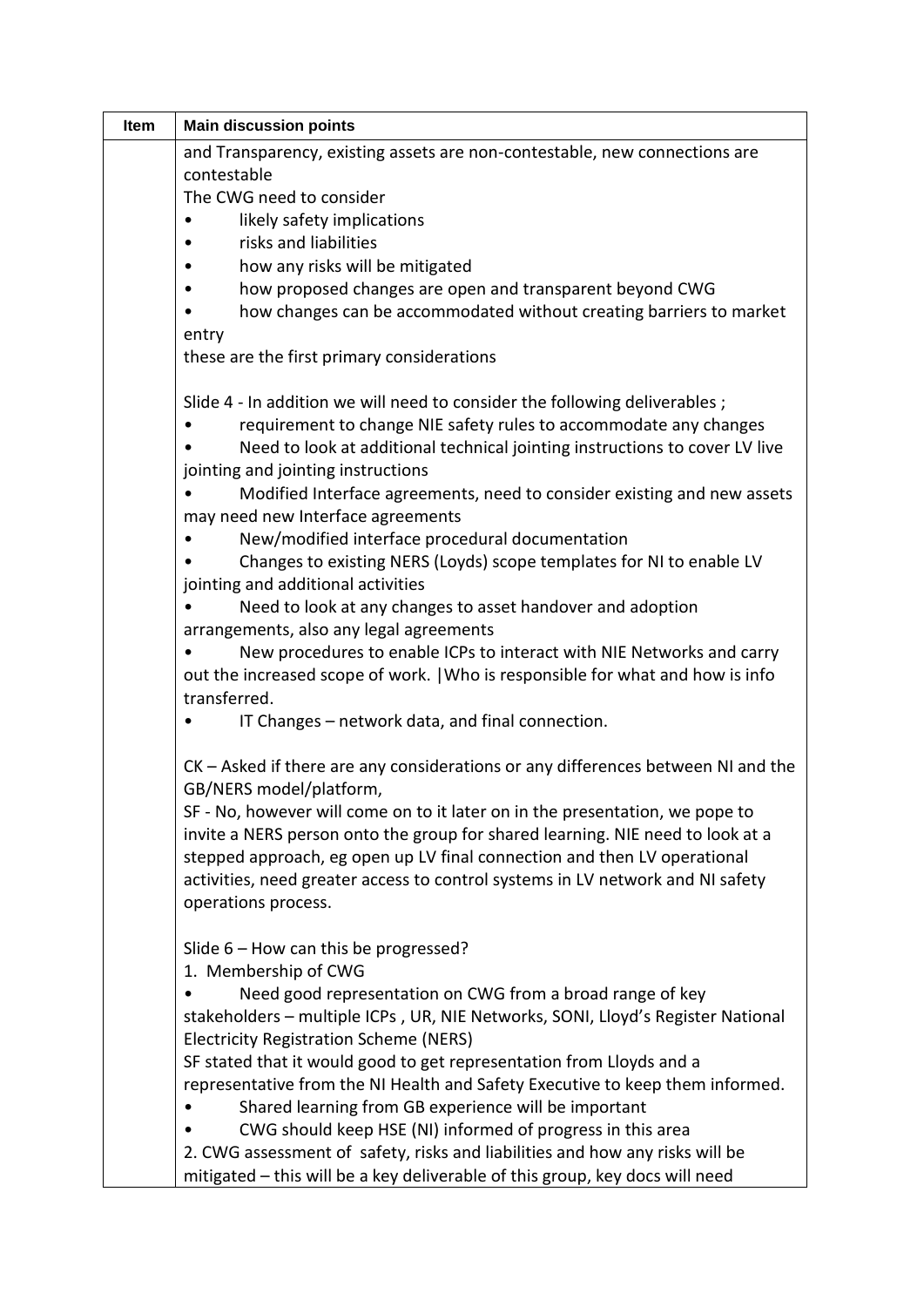| Item | <b>Main discussion points</b>                                                       |
|------|-------------------------------------------------------------------------------------|
|      | changes, process maps, should not do piecemeal, need to consider a holistic         |
|      | approach                                                                            |
|      | 3. Concise Call for Evidence to determine what the market wants in terms of         |
|      | extending the scope of contestability in NI                                         |
|      | 4. Review of evidence followed by public consultation                               |
|      | CK - Was that already done the last time,                                           |
|      | SF - That is where the current framework came from, this will be a review from      |
|      | that call for evidence.                                                             |
|      | NC - Need to hear from other ICPs, and a broad range of stake holders               |
|      | CK - We do want feedback from other ICPs, those ICP's can respond or not to the     |
|      | call for evidence.                                                                  |
|      | $SF - It$ can be a concise call for evidence, does not need to drag it out.         |
|      | Slide 7 timeline                                                                    |
|      | Between now and the end of the year consider<br>CWG to have identified;             |
|      | likely safety implications                                                          |
|      | risks and liabilities                                                               |
|      | how any risks will be mitigated                                                     |
|      | how proposed changes are open and transparent beyond CWG                            |
|      | how changes can be accommodated without creating barriers to market                 |
|      | entry                                                                               |
|      | publish a concise Call for Evidence to determine what the market wants              |
|      | in terms of extending the scope of contestability in NI                             |
|      | Report on Call for evidence in Q1 2021                                              |
|      | Slide $8$ – may be other things to discuss                                          |
|      | SF - Based on evidence received we will need to issue public consultation on        |
|      | proposed changes to expand scope of contestability in NI.                           |
|      | SF - Further discussion may be required between NIE and UR on any costs             |
|      | associated with opening up contestability.                                          |
|      | SF - It would be good to open up the group to bring in shared learning.             |
|      | RM - Thanked NIE Networks for the presentation and opened up the discussion         |
|      | for reactions from other group members.                                             |
|      | CK – Concerned with the timing is it the first qtr 2021 to go through details, call |
|      | for evidence, that is at least 6 months away.                                       |
|      | SF - Q1 can be Jan/Feb or March, it is not be the end of Q1, we will be working     |
|      | on details now.                                                                     |
|      | NC - the work will involve consideration of the NIE safety rules and the call for   |
|      | evidence needs to consider NI specific assets, not a pick and mix, we need to       |
|      | consider the unique assists in NI. We also need time to consider what the market    |
|      | requires.                                                                           |
|      |                                                                                     |
|      | CK - pointed to GB model, the processes here are mature, they understand that       |
|      | things take time, however within the GB model, a lot of the work is already         |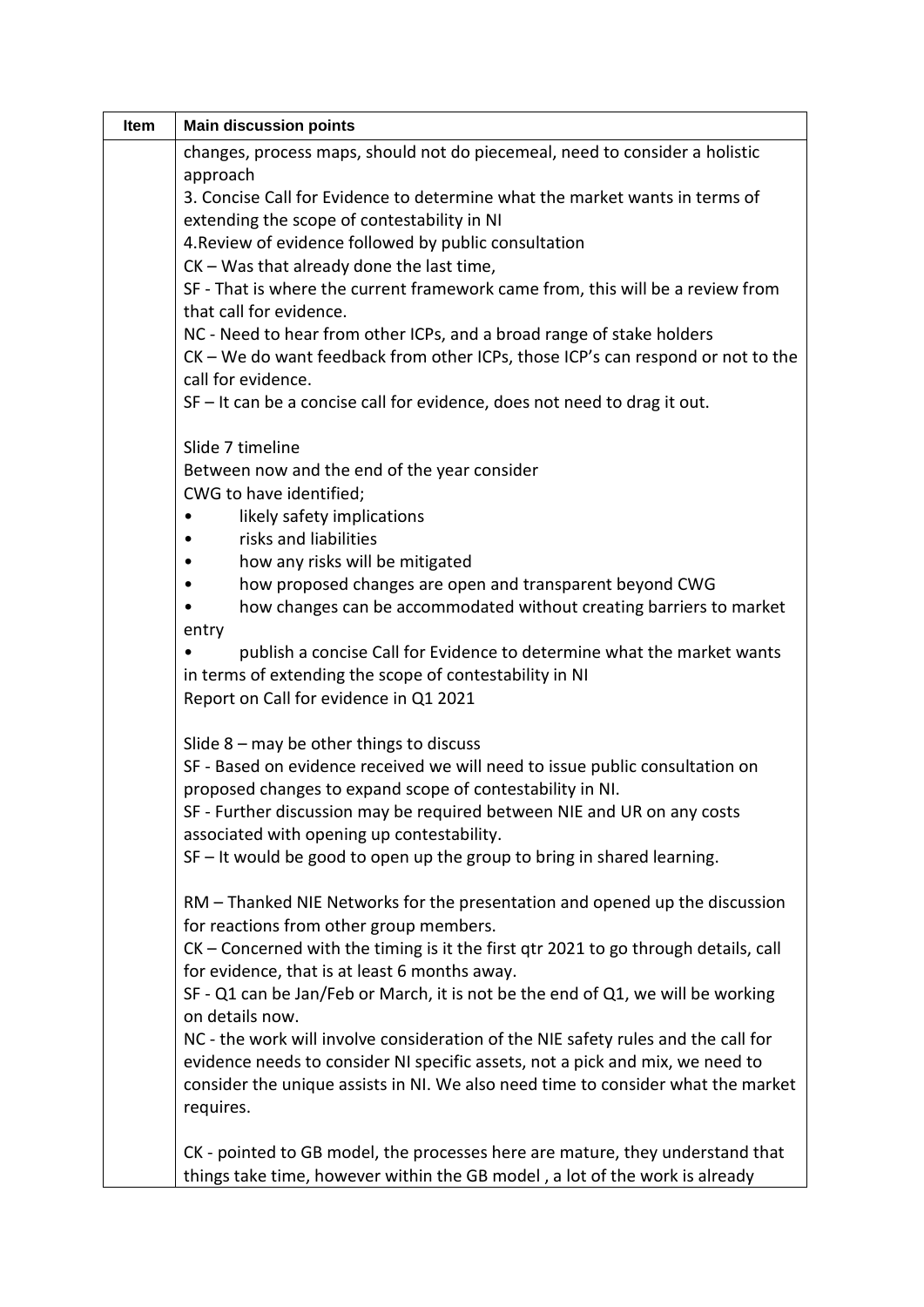| Item | <b>Main discussion points</b>                                                                                                                                                                                                                                                                             |  |
|------|-----------------------------------------------------------------------------------------------------------------------------------------------------------------------------------------------------------------------------------------------------------------------------------------------------------|--|
|      | done. We accept that it needs to refer to NI but we should be working for                                                                                                                                                                                                                                 |  |
|      | implementation early next year                                                                                                                                                                                                                                                                            |  |
|      | NC - Asked how long it took to get the GB model established?<br>$CK$ – Confirmed that it did take a long time, but stated that we have an                                                                                                                                                                 |  |
|      | opportunity here to learn from a well-established, safe, process and procedures.                                                                                                                                                                                                                          |  |
|      | Q1 next year is doable. We are happy to do whatever we need to do to facility                                                                                                                                                                                                                             |  |
|      | that process.                                                                                                                                                                                                                                                                                             |  |
|      | JOB - Stated that need to learn for the GB process and that while the NERS<br>process is established it may need to change of items that are specific to NI<br>assets.                                                                                                                                    |  |
|      | SF - We will also may need time for legal review, access documents need to be                                                                                                                                                                                                                             |  |
|      | reviewed etc and need to consider the NI legal framework from a NI point of                                                                                                                                                                                                                               |  |
|      | view. We also need to understand what info do ICP's need in respect to NI. This<br>is a significant bit of work from a NI point of view, and we need to go through                                                                                                                                        |  |
|      | due process, get the feedback and review it. NIE needs to do its own due                                                                                                                                                                                                                                  |  |
|      | diligence, and try to get a balance on what needs to be done.                                                                                                                                                                                                                                             |  |
|      | CK – We are willing to support where we can. We can learn/improve from GB via<br>share learning and would like this to get implemented as quickly as possible.<br>KH - Asked if there any prioritisation for renewable energy connection for small<br>scale or domestic in the contest of contestability? |  |
|      | SH - Confirmed that contestability is live for all connections; the reason for a call<br>for evidence is to give everybody a voice as to what they want to expand the<br>scope for contestability.                                                                                                        |  |
|      | RM – Asked for comment on the extend we can start to work on any of these<br>issues, the frequency of meetings over the next 3 months to work through these<br>issues and the tempo of work between now and Christmas,<br>SK- depends on the attitude of the group, due consideration needs to be given   |  |
|      | on all the points                                                                                                                                                                                                                                                                                         |  |
|      | NC -We need to first engage with Lloyds on shared learning and how they                                                                                                                                                                                                                                   |  |
|      | stepped through the process<br>SK Will check with our contact in Loyds and their viability to attend future                                                                                                                                                                                               |  |
|      | meetings and come back to the group on possible time slots for the next                                                                                                                                                                                                                                   |  |
|      | meeting.                                                                                                                                                                                                                                                                                                  |  |
|      | CK - We encourage engagement.                                                                                                                                                                                                                                                                             |  |
|      | NC-Asked if there was anything from we could learn from the regulators from<br>the mainland.                                                                                                                                                                                                              |  |
|      | JOB - Will contact OFGEM and will also engage with the Department around a<br>possible Health and Safety Exc.                                                                                                                                                                                             |  |
|      | CK - Queried if we could not go out for Call for Evidence now,                                                                                                                                                                                                                                            |  |
|      | RML - commented that it might be better to wait until we engage with Loyds                                                                                                                                                                                                                                |  |
|      | and learn any gap analysis subject to any other thoughts of the group.                                                                                                                                                                                                                                    |  |